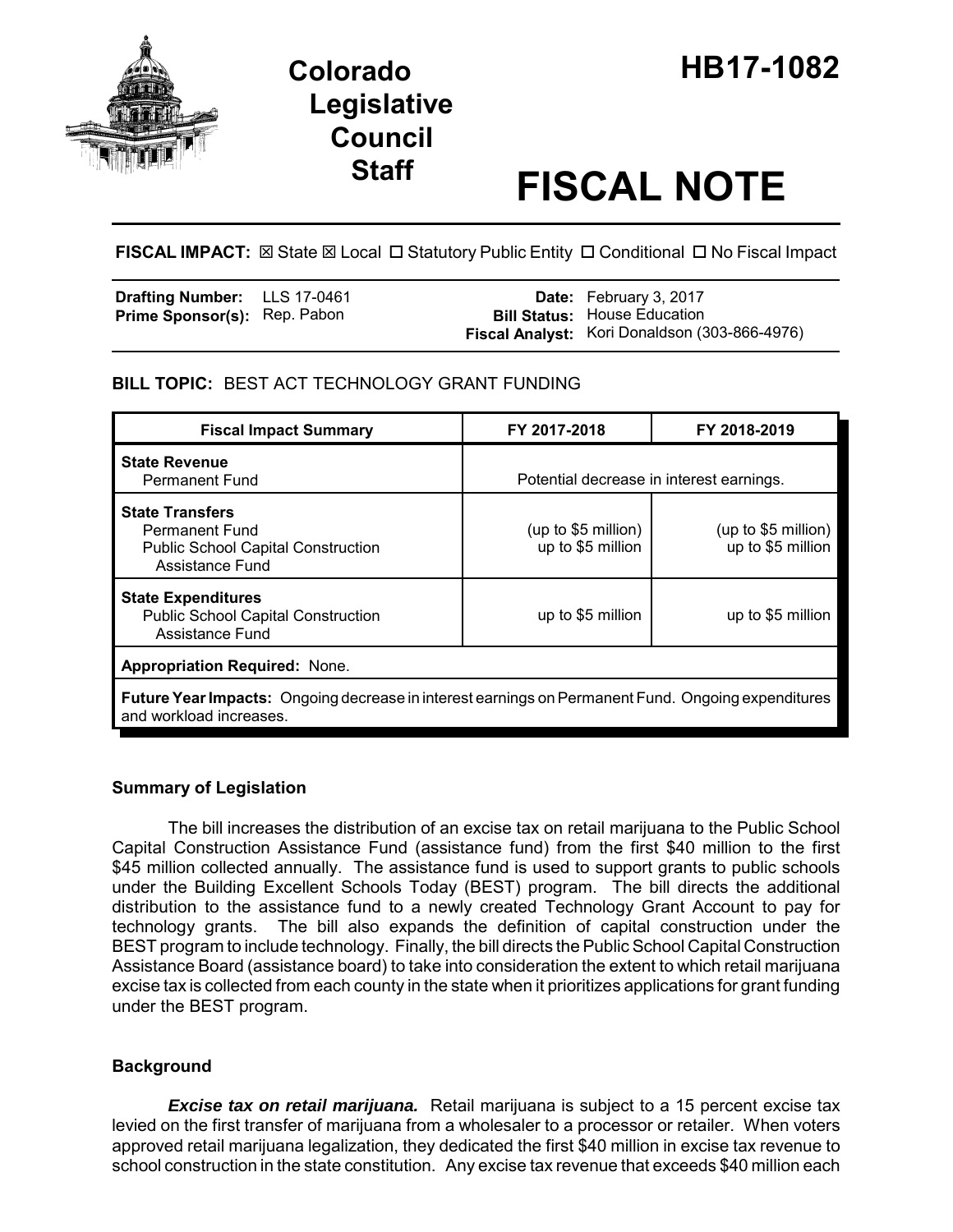Page 2

year is deposited in the Public School Fund (Permanent Fund). The Permanent Fund is inviolate and only interest and income earned on investments made from the fund may be expended. Income from the Permanent Fund is used to support preK-12 education through the School Finance Act.

*BEST program.* The BEST program was established in 2008 to provide grants to rebuild, repair, or replace the worst of the state's preK-12 facilities. The assistance board annually prioritizes a list of projects recommended for funding under the program to the State Board of Education. The assistance board currently takes into consideration an ongoing financial assistance priority assessment when it prioritizes projects. The projects are prioritized based on the following criteria: (1) addresses potential safety hazards or health concerns; (2) relieves overcrowding; and (3) incorporates technology into the educational environment.

Funding for the BEST program accrues from the following sources:

- the greater of 50 percent of the moneys earned each year from state public school lands in the form of income and mineral royalties, excluding interest and investment income, or \$40 million;
- lottery proceeds that would otherwise be transferred to the General Fund;
- the first \$40 million collected annually from an excise tax on retail marijuana;
- a one-time \$40 million transfer authorized by the voters through Proposition BB to retain revenue from taxes on retail marijuana in FY 2014-15; and
- interest and investment income.

#### **State Revenue**

The bill decreases state revenue to the extent that it decreases the amount of retail marijuana excise tax deposited to the Permanent Fund, thus reducing the fund balance and the amount of earnings from interest and investments on the fund.

#### **State Transfers and Diversions**

Beginning in FY 2017-18, the bill diverts up to \$5 million from the Permanent Fund to the assistance fund on behalf of the BEST Program. The transfer is subject to availability. Table 1 shows the projected revenue from the excise tax on retail marijuana from FY 2016-17 through FY 2018-19. It also illustrates the distribution to the assistance fund and the Permanent Fund under current law and under House Bill 17-1082.

| Table 1: Tax Revenue Forecast for 15 percent Excise Tax on Retail Marijuana<br><b>Dollars in Millions</b> |                                    |                                       |                          |                           |                                      |  |  |  |
|-----------------------------------------------------------------------------------------------------------|------------------------------------|---------------------------------------|--------------------------|---------------------------|--------------------------------------|--|--|--|
|                                                                                                           |                                    | <b>Distribution Under Current Law</b> |                          |                           | <b>Distribution Under HB 17-1082</b> |  |  |  |
| <b>Fiscal Year</b>                                                                                        | <b>Projected</b><br><b>Revenue</b> | <b>Assistance</b><br><b>Fund</b>      | Permanent<br><b>Fund</b> | <b>Assistance</b><br>Fund | Permanent<br><b>Fund</b>             |  |  |  |
| FY 2016-17*                                                                                               | \$57.8                             | \$40.0                                | \$17.8                   | \$40.0                    | \$17.8                               |  |  |  |
| FY 2017-18                                                                                                | \$66.6                             | \$40.0                                | \$26.6                   | \$45.0                    | \$21.6                               |  |  |  |
| FY 2018-19                                                                                                | \$73.9                             | \$40.0                                | \$33.9                   | \$45.0                    | \$28.9                               |  |  |  |
| <b>Totals</b>                                                                                             | \$198.3                            | \$120.0                               | \$78.3                   | \$130.0                   | \$68.3                               |  |  |  |

Source: Legislative Council Staff

\*No change shown in current year.